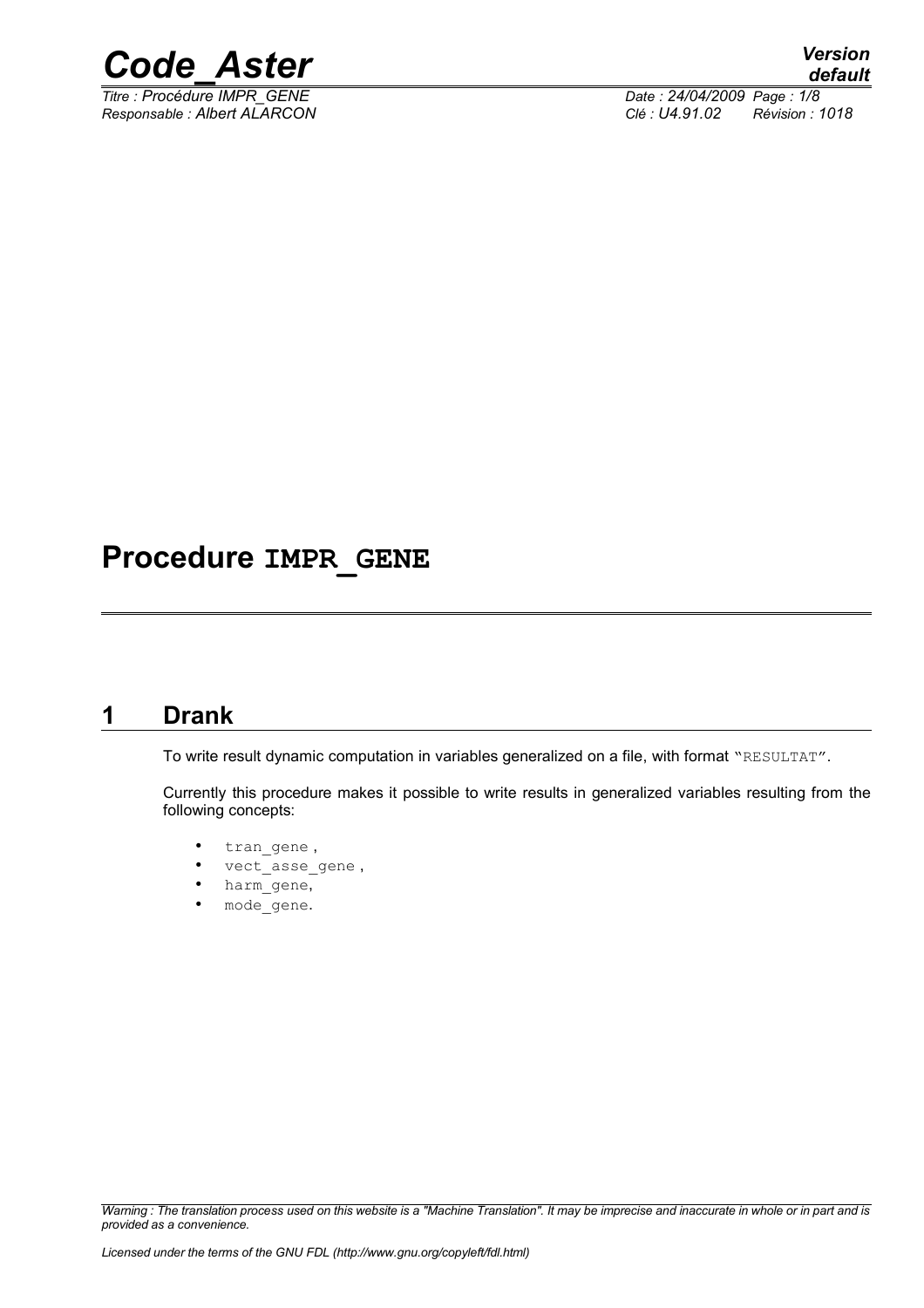*Responsable : Albert ALARCON Clé : U4.91.02 Révision : 1018*

*Titre : Procédure IMPR\_GENE Date : 24/04/2009 Page : 2/8*

## **2 Syntax**

| IMPR GENE (<br>$\Diamond$ FORMAT=/<br><b>OUNITE=/unit</b> | "RESULTAT",<br>$\pmb{r}$                    |                                                                             | [DEFAULT]<br>$[1]$  |
|-----------------------------------------------------------|---------------------------------------------|-----------------------------------------------------------------------------|---------------------|
|                                                           | $/8$ ,                                      |                                                                             | [DEFAULT]           |
| $\blacklozenge$ GENE= F                                   | $\left($                                    |                                                                             |                     |
|                                                           | # If RESU GENE = [vect asse gene]           |                                                                             |                     |
| [vect asse gene]                                          | /◆RESU GENE=tg                              | $\mathbf{r}$                                                                | $\sqrt{2}$          |
|                                                           | $\Diamond$ /TOUT CMP GENE=/                 | "OUI',                                                                      |                     |
| [DEFAULT]                                                 |                                             |                                                                             |                     |
|                                                           | /NUME CMP GENE                              | / $``NON''$ ,<br>$=$ lordre,                                                | $[1  I]$            |
|                                                           | # If RESU GENE = [harm gene] or [mode gene] |                                                                             |                     |
|                                                           |                                             |                                                                             |                     |
| [harm gene]                                               | /◆RESU GENE=tg                              | $\mathbf{r}$                                                                |                     |
|                                                           |                                             |                                                                             | [mode gene]         |
|                                                           | $\Diamond$ /TOUT CHAM=/                     | "NON",                                                                      |                     |
|                                                           | /NOM CHAM                                   | / "OUI',<br>$=1$ cham                                                       | [DEFAULT]<br>[l Kn] |
|                                                           | $\Diamond$ /TOUT PARA=/                     | "OUI',                                                                      | [DEFAULT]           |
|                                                           |                                             | / $``NON''$ ,                                                               |                     |
|                                                           | /NOM PARA                                   | $=$ lnomsymb<br>$\mathbf{r}$                                                | [l Kn]              |
| [DEFAULT]                                                 | $\Diamond$ /TOUT CMP GENE=/                 | "OUI',                                                                      |                     |
|                                                           |                                             | / $``NON''$ ,                                                               |                     |
|                                                           |                                             | /NUME CMP GENE = lordre , [1 I]                                             |                     |
|                                                           |                                             | $\sqrt{2}/\sqrt{2}$ ORDRE=' OUI', [DEFAULT]<br>/NUME_ORDRE = lordre , [1 I] |                     |
|                                                           |                                             | /LIST ORDRE = lent, [listis]                                                |                     |
|                                                           |                                             | $\sqrt{2}/T$ OUT MODE=' OUI',                                               |                     |
| [DEFAULT]                                                 | /NUME MODE                                  |                                                                             |                     |
|                                                           | /0/FREQ=lfreq                               | $=$ lmode,<br>$\mathcal{L} = \mathcal{L}$                                   | $[1 1]$<br>[1 R]    |
|                                                           | /LIST FREQ                                  | $=$ $1$ reel ,                                                              | [listr8]            |
|                                                           | $\Diamond$ CRITERE=/                        | "ABSOLU",                                                                   |                     |
|                                                           | ◊PRECISION=/prec                            | "RELATIF", [DEFAULT]                                                        | $[ R ]$             |
|                                                           |                                             | $\mathbf{r}$<br>$/1.E-06$ , [DEFAULT]                                       |                     |
| # If RESU GENE = [tran gene]                              |                                             |                                                                             |                     |
|                                                           | /◆RESU GENE=tg                              | $\pmb{r}$                                                                   |                     |
| [tran gene]                                               |                                             |                                                                             |                     |
|                                                           |                                             | $\Diamond$ /TOUT CHAM=' OUI',                                               |                     |
| [DEFAULT]                                                 | /NOM CHAM                                   | $=1$ _cham ,                                                                | $[1_Kn]$            |
|                                                           | $\Diamond$ /TOUT CMP GENE=/                 | "OUI',                                                                      |                     |
|                                                           |                                             | / $``NON''$ ,                                                               |                     |
|                                                           |                                             | /NUME CMP GENE = lordre ,                                                   | $[1 I]$             |
|                                                           | /NUME ORDRE                                 | $\Diamond/\Diamond/\mathrm{TOUT}$ ordre=' oui',<br>$=$ lordre , $[1_1]$     | [DEFAULT]           |
|                                                           | /LIST ORDRE                                 | $=$ lent,                                                                   | [listis]            |
|                                                           | /0/INST=linst                               | $\mathcal{L}$                                                               | $[1 R]$             |
|                                                           | /LIST INST<br>TOUT INST                     | $=$ $1$ reel $\prime$<br>$=$ ' OUI',                                        | [liststr8]          |
| [DEFAULT]                                                 |                                             |                                                                             |                     |

*Warning : The translation process used on this website is a "Machine Translation". It may be imprecise and inaccurate in whole or in part and is provided as a convenience.*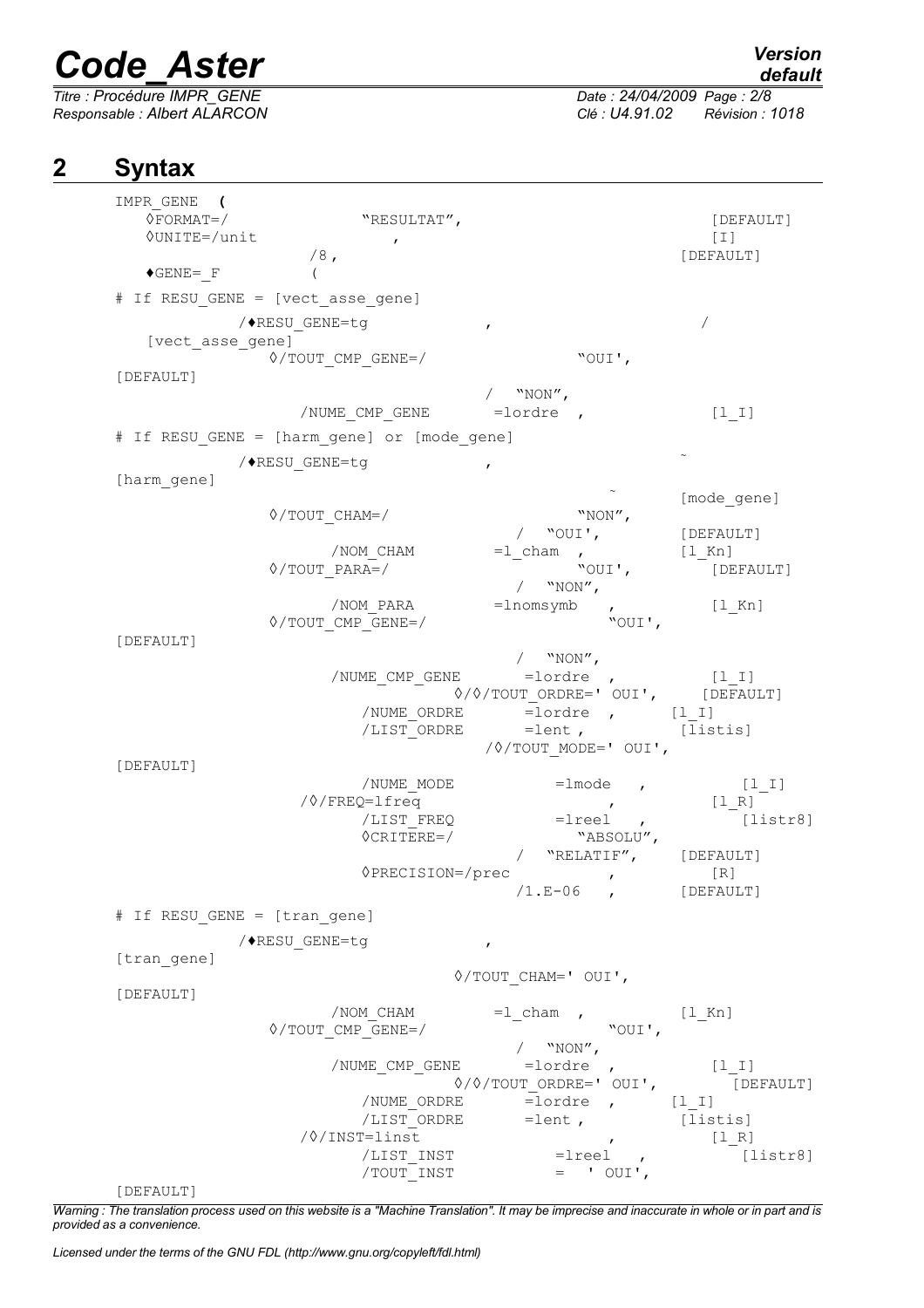*default*



)

*Titre : Procédure IMPR\_GENE Date : 24/04/2009 Page : 3/8 Responsable : Albert ALARCON Clé : U4.91.02 Révision : 1018* ◊CRITERE=/ "ABSOLU", / "RELATIF", [DEFAULT] ◊PRECISION=/prec , [R] [DEFAULT] ◊INFO\_CMP\_GENE=/ "OUI', [DEFAULT] / "NON", ◊SOUS\_TITER=txt , [kN] ◊INFO\_GENE= `OUI', "NON", ),

*Warning : The translation process used on this website is a "Machine Translation". It may be imprecise and inaccurate in whole or in part and is provided as a convenience.*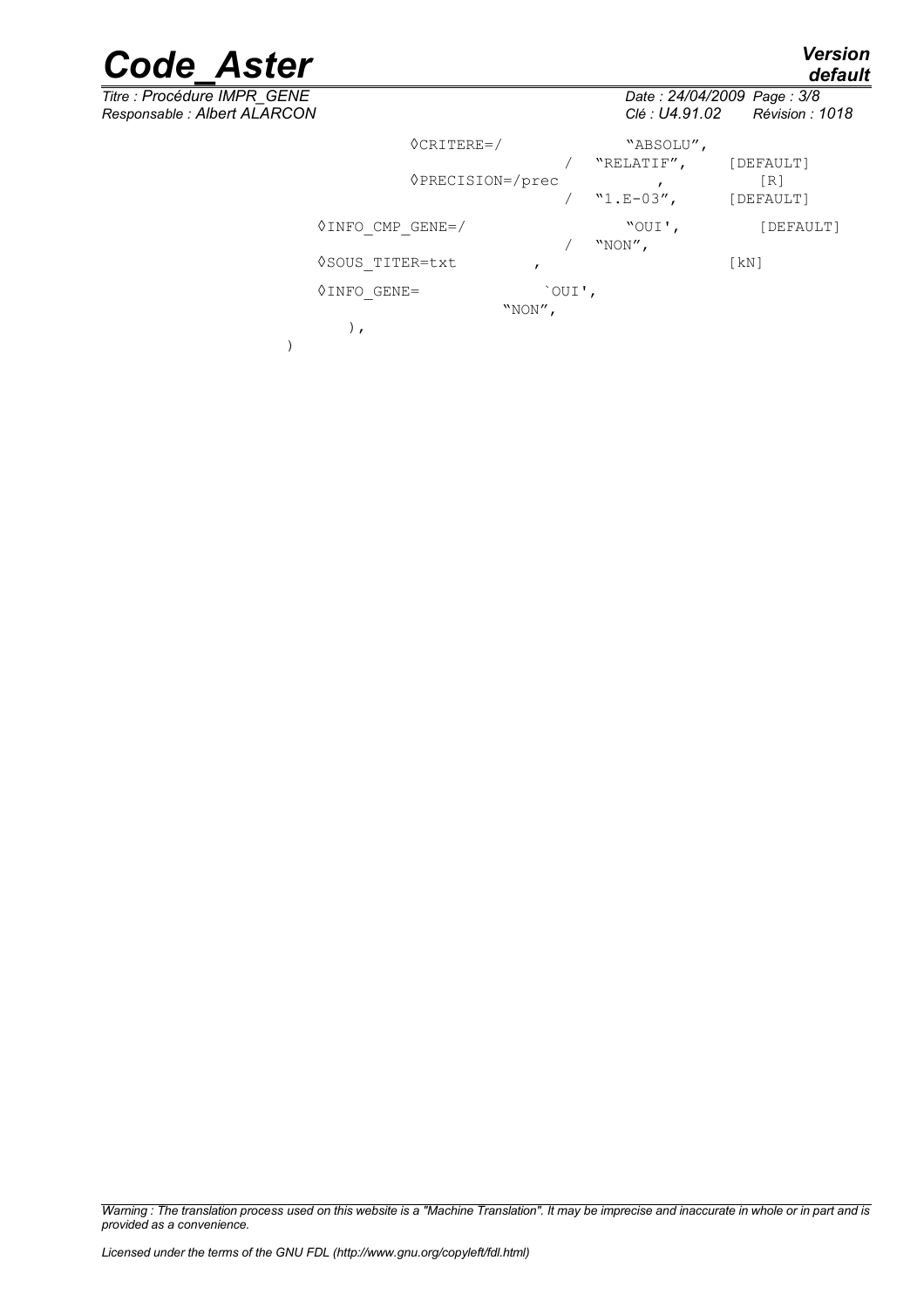*Titre : Procédure IMPR\_GENE Date : 24/04/2009 Page : 4/8 Responsable : Albert ALARCON Clé : U4.91.02 Révision : 1018*

### **3 Key word GENE**

This factor key word makes it possible to specify the results to print. At least a block factor of the key word is necessary for each result that one wishes to print.

### **4 Operand RESU\_GENE**

This key word makes it possible to specify the name user of the concept of the tran gene type, vect asse gene, harm gene or mode gene to be printed.

# **5 Variables of access if concept of the type vect\_asse\_gene**

### **5.1 Operands TOUT\_CMP\_GENE / NUME\_CMP\_GENE**

key word TOUT CMP GENE indicates that one wants or not to print the fields for all the numbers of generalized components (except those which correspond to d.o.f. of Lagrange).

Key word NUME CMP GENE indicates that one wants to print the fields which correspond to a list of numbers of generalized components.

# **6 Variables of access if concept of the mode\_gene type or harm\_gene**

### **6.1 Extraction of a field of result: operands TOUT\_CHAM / NOM\_CHAM**

key word TOUT CHAM indicates that one wants to print all the actually calculated fields.

Key word NOM CHAM makes it possible to choose a list of symbolic names of fields among all the possible ones.

### **6.2 Extraction of a parameter: operands TOUT\_PARA / NOM\_PARA**

key word TOUT\_PARA indicates that one wants or not to print all the values of the parameters attached to the concept considered.

Key word NOM PARA makes it possible to choose a list of symbolic names of parameters among all the possible ones.

These key words are available only for the concept of the mode gene type.

### **6.3 Operands TOUT\_CMP\_GENE / NUME\_CMP\_GENE**

key word TOUT CMP GENE indicates that one wants to print the fields for all the numbers of generalized components (except those which correspond to d.o.f. of Lagrange).

Key word NUME CMP GENE indicates that one wants to print the fields which correspond to a list of numbers of generalized components.

*Warning : The translation process used on this website is a "Machine Translation". It may be imprecise and inaccurate in whole or in part and is provided as a convenience.*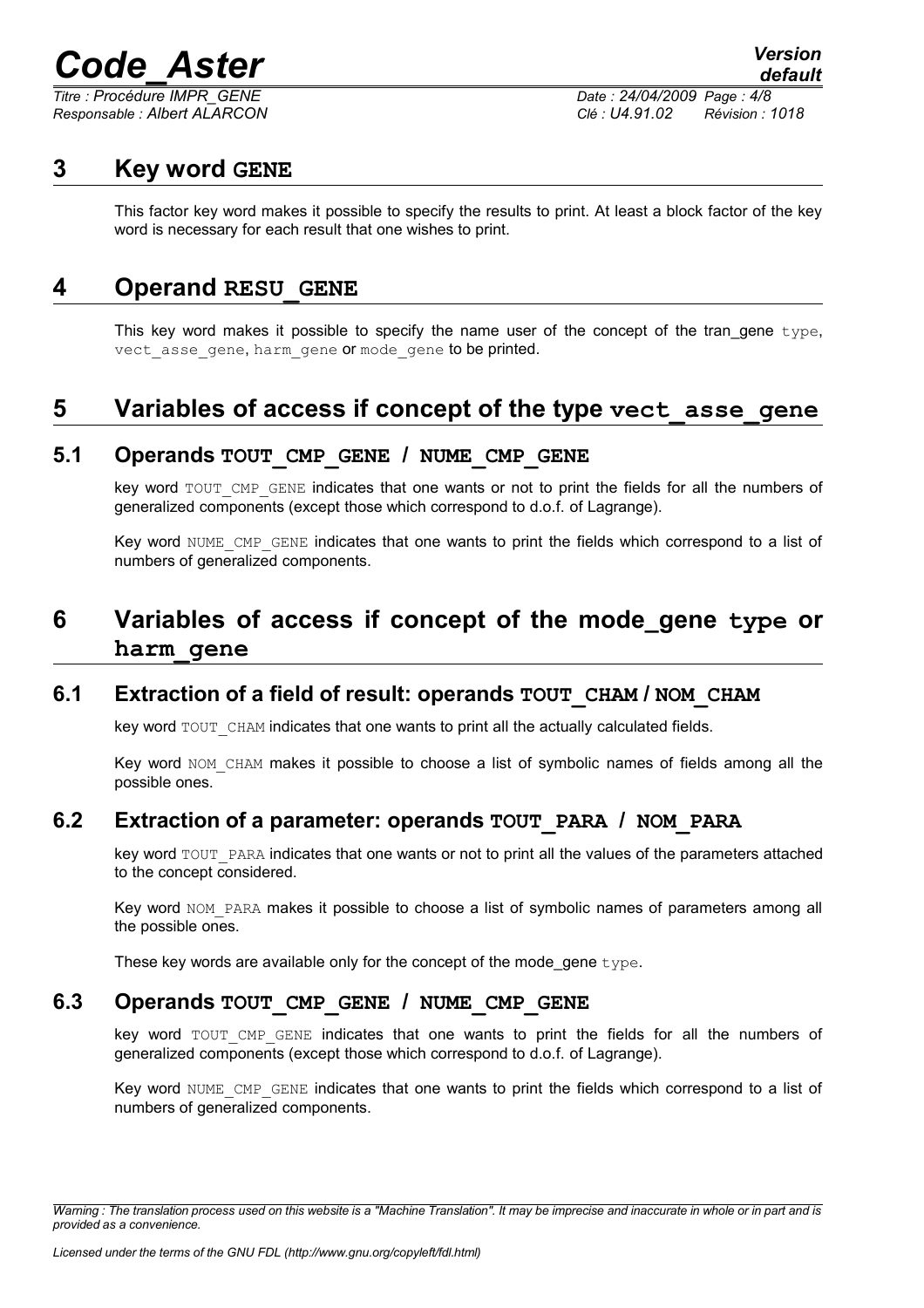*Titre : Procédure IMPR\_GENE Date : 24/04/2009 Page : 5/8*

*Responsable : Albert ALARCON Clé : U4.91.02 Révision : 1018*

### **6.4 Operands TOUT\_ORDRE / NUME\_ORDRE / LIST\_ORDRE**

key word TOUT ORDRE indicates that one wants to print the fields for all the sequence numbers.

Key word NUME ORDRE and LIST ORDRE make it possible to print only the fields corresponding to a list of sequence numbers lordre or slow defined by DEFILIST ENTI  $[U4.34.02]$  (slow is thus a concept of the listis type).

### **6.5 Operands TOUT\_MODE / NUME\_MODE**

key word TOUT MODE indicates that one wants to print the fields for all the numbers of mode.

Key word NUME\_MODE indicates that one wants to print the fields corresponding to a list of numbers of lmode mode. These numbers are those affected by the calculation algorithm.

This key word is usable only for one concept of the mode gene  $type$ .

### **6.6 Operands FREQ / LIST\_FREQ**

key word FREQ indicates that one wants to print the fields corresponding to a list of frequency lfreq.

Key word LIST FREQ by the operator indicates that one wants to print the fields corresponding to a list of frequencies lreel, definite DEFI LIST REEL [U4.34.01] (lreel is thus a concept of the listr8 type).

This key word is usable for a concept of the harm gene type, and possibly mode gene.

#### **6.7 Operands CRITERE / accuracy**

the key word accuracy indicates with which accuracy one must carry out the search of the frequency of computation.

Key word CRITERE indicates with which type of interval of accuracy the search of the frequency of interpolation must be carried out:

```
"ABSOLU" : interval of search [Fr-PREC, fr+prec]
"RELATIF": interval of search [(1-PREC) Fr, (1+prec) Fr]
```
*Warning : The translation process used on this website is a "Machine Translation". It may be imprecise and inaccurate in whole or in part and is provided as a convenience.*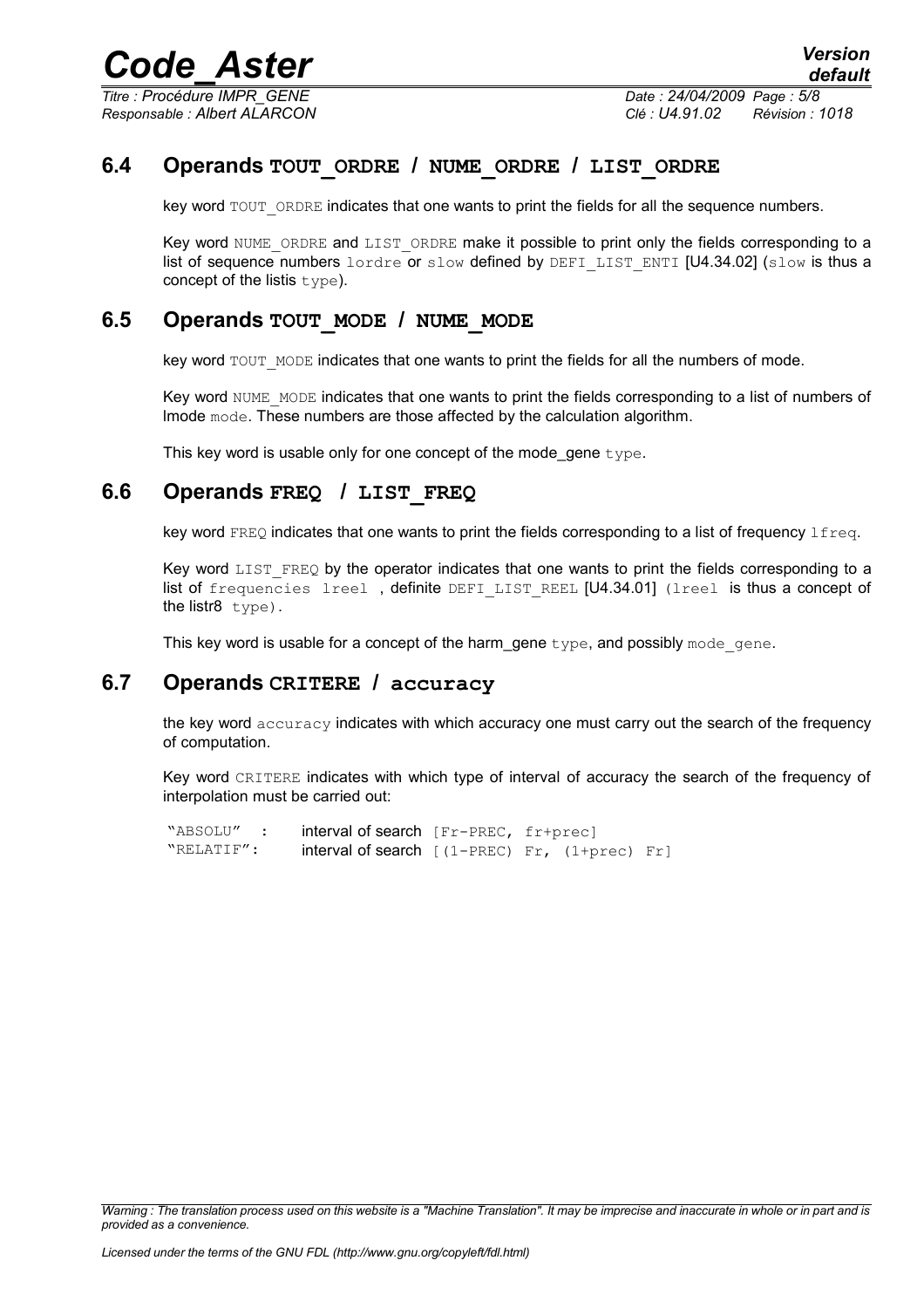*Titre : Procédure IMPR\_GENE Date : 24/04/2009 Page : 6/8*

*Responsable : Albert ALARCON Clé : U4.91.02 Révision : 1018*

*default*

# **7 Variable of access if concept of the type tran\_gene**

### **7.1 Extraction of a field of result**

- Operands TOUT CHAM / NOM CHAM See [§6.1].
- Operands TOUT\_CMP\_GENE / NUME\_CMP\_GENE See [§6.3]
- Operands TOUT\_ORDRE / NUME\_ORDRE / LIST\_ORDRE See [§6.4].

### **7.2 Operands INST / LIST\_INST / CRITERE / accuracy**

the key word INST indicates that one wants to print the fields corresponding to a list of times linst.

Key word LIST INST by the operator indicates that one wants to print the fields corresponding to a list of times lreel, definite DEFILIST REEL  $[U4.34.01]$  (lreel is thus a concept of the listr8 type).

For CRITERE / accuracy to see [§6.7] (by replacing frequency per time).

# **8 Parameters of printing of the results**

### **8.1 Operand SOUS\_TITRE**

This argument makes it possible to print a title of comments.

#### **8.2 Operand FORMAT**

Format of printing of the results in the output file. For time only result format is available.

### **8.3 Operand UNITE**

the results are written, by default, on the results file . But the user can define another output file of which it indicates the logical unit. [U4.12.01].

### **8.4 Operand INFO\_GENE**

During the printing of a generalized concept, one can have forgotten the exact contents of data structure. Operand INFO GENE makes it possible to print these contents (many sequence numbers, list of symbolic names of the actually calculated fields, list of symbolic names of the actually calculated parameters,…).

### **8.5 Extraction of a genealogy of modele generalized: operand INFO\_CMP\_GENE**

This key word indicates that one wants or not to print for each generalized component the name of the concept base modale or mode meca from which the mode corresponding to this component is resulting, his type (clean or constrained), his frequency and the node of application of this mode if it is constrained.

*Warning : The translation process used on this website is a "Machine Translation". It may be imprecise and inaccurate in whole or in part and is provided as a convenience.*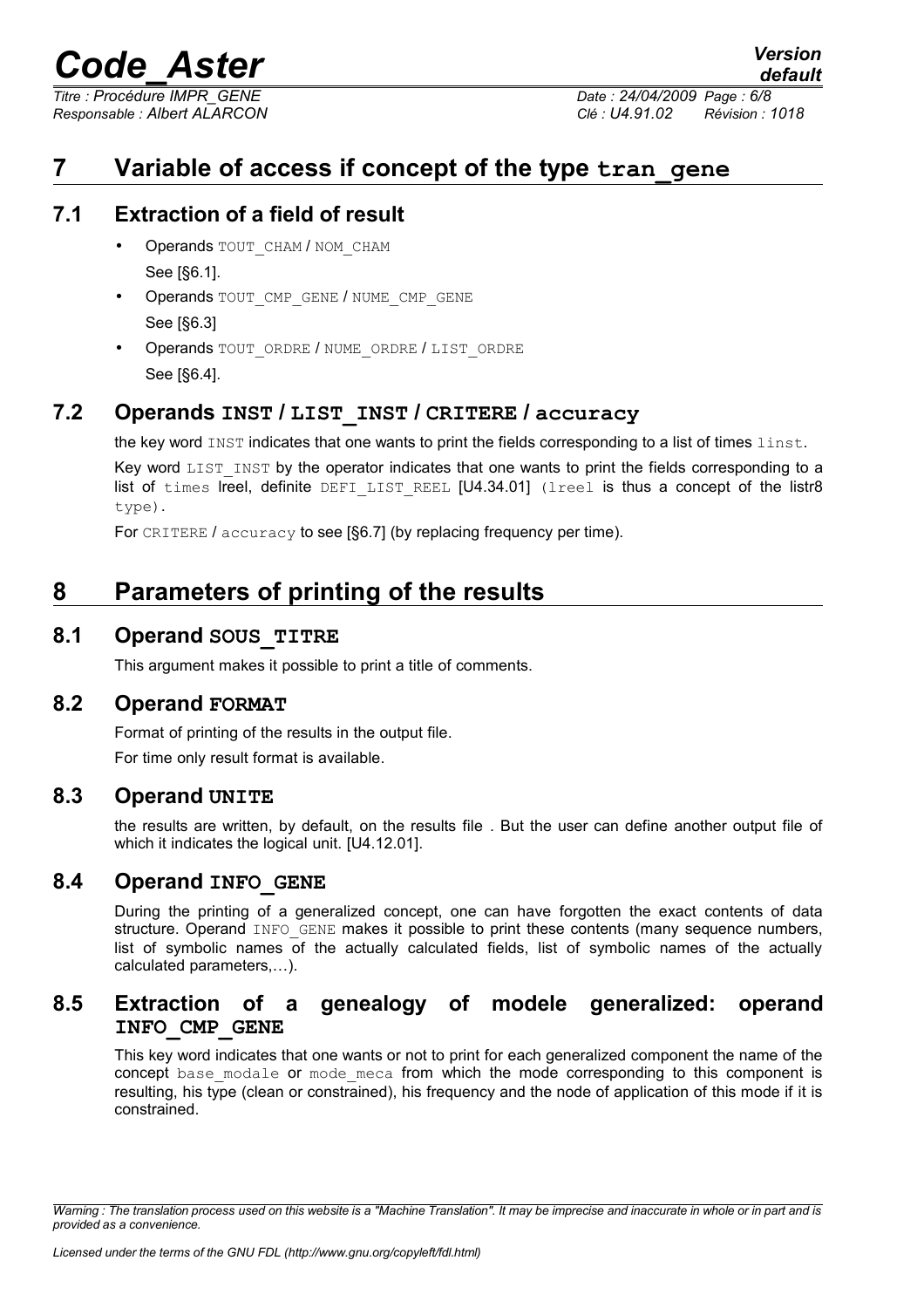*Titre : Procédure IMPR\_GENE Date : 24/04/2009 Page : 7/8*

*Responsable : Albert ALARCON Clé : U4.91.02 Révision : 1018*

### **8.6 Stage of execution**

For the concepts tran gene and harm gene, one checks that times (frequencies) of extraction required by operands NUME\_ORDRE, LIST\_ORDRE, INST, LIST\_INST, (FREQ, LIST\_FREQ) are in the field of definition of the concept. It is also checked that the fields stipulated by key words TOUT\_CHAM, NOM CHAM, were indeed calculated.

For the concept mode gene, one checks that the names of parameters specified by the key word NOM PARA are quite acceptable. If the number of the mode is selected by operand NUME\_MODE, it is checked that this number is lower than the nombre total of modes which define the mode\_gene.

## **9 Printing**

### **9.1 examples of a vect\_asse\_gene**

 $IMPR_GENE$  (GENE =  $F$  ( RESUGENE= fgen, NUME CMP GENE=  $WYES"$  ), F ( RESU GENE= fgen, INFO CMP GENE= "NON", NUME<sup>CMP</sup>GENE= 1 ) )

the following printing is obtained:

CONCEPTFGENDE TYPE VECT ASSE GENE

NUME\_CMPVALEURBASE\_MODALETYPE\_MODEFREQUENCEAPPLICATION

11.00000E+00BAM01\_CLPROPRE2.25079E-01 25.00000E-01BAM01\_CLCONTRAINT0.00000E+00N03DX

30.00000E+00BAM02\_CLPROPRE2.25079E-01 40.00000E+00BAM02\_CLCONTRAINT0.00000E+00N01DX

CONCEPTFGENDE TYPE VECT ASSE GENE

NUME\_CMPVALEUR 11.00000E+00

### **9.2 Printing of a mode\_gene**

```
IMPR GENE (GENE = F ( RESU GENE= resgen,
                               INFO_GENE= NUME WYES",
                               NUME_ORDRE=
                               NOM_PARA= ("FREQ", "MASS_GENE", "RIGI_GENE"),<br>INFO CMP GENE= "NON"),
                            \begin{array}{c}\n\text{INFO\_CMP\_GENE=}\n-F & \text{RESU}\n\end{array}RESU GENE= resgen,
                                NUME CMP GENE= (1, 3),
                               NUME ORDE = 1,
                               NOM_PARA= ("FREQ", "MASS GENE", "RIGI GENE"),
                                INFO CMP GENE= "YES" )
               \lambda
```
*Warning : The translation process used on this website is a "Machine Translation". It may be imprecise and inaccurate in whole or in part and is provided as a convenience.*